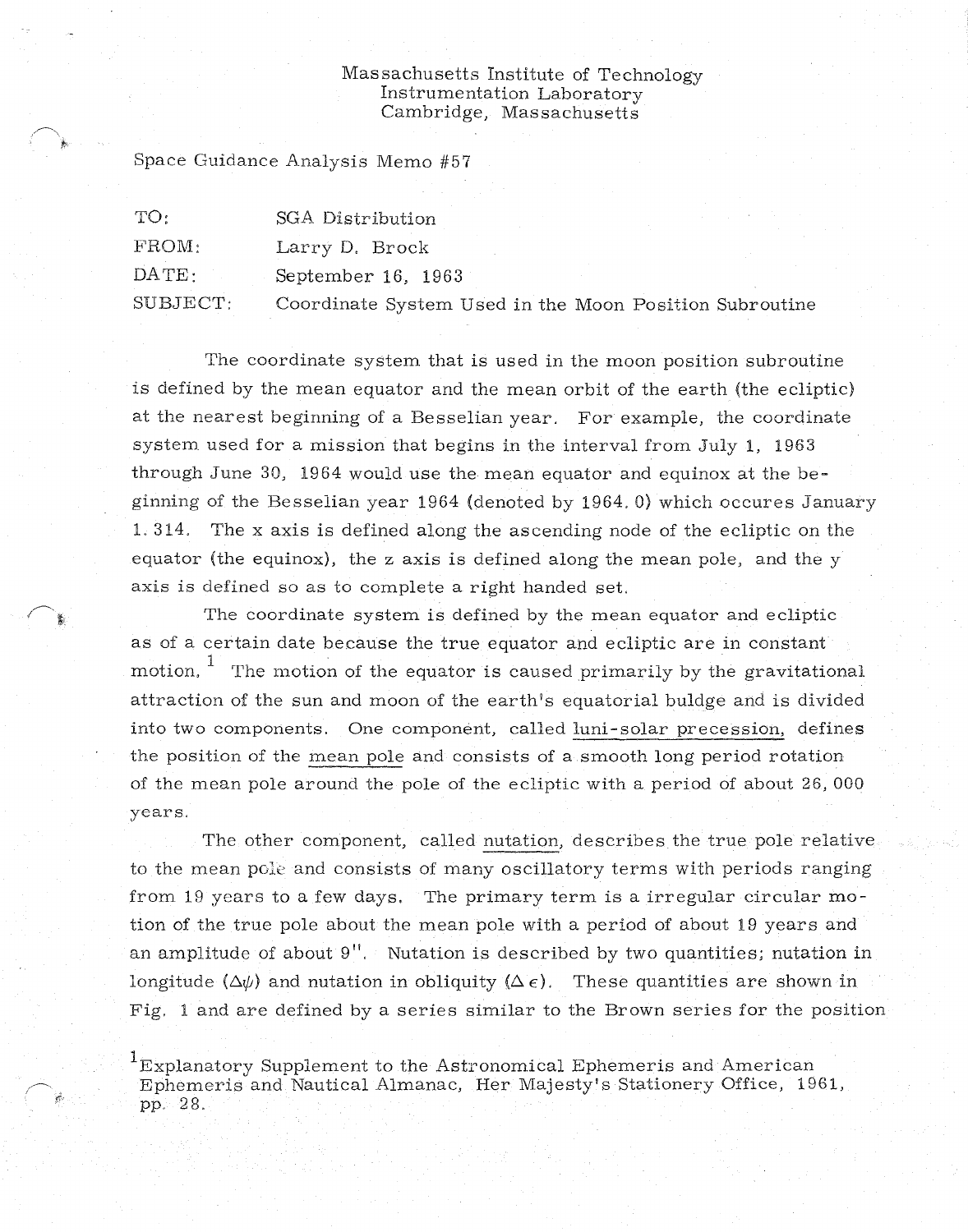

The Motion of the Earth's Pole

Figure 1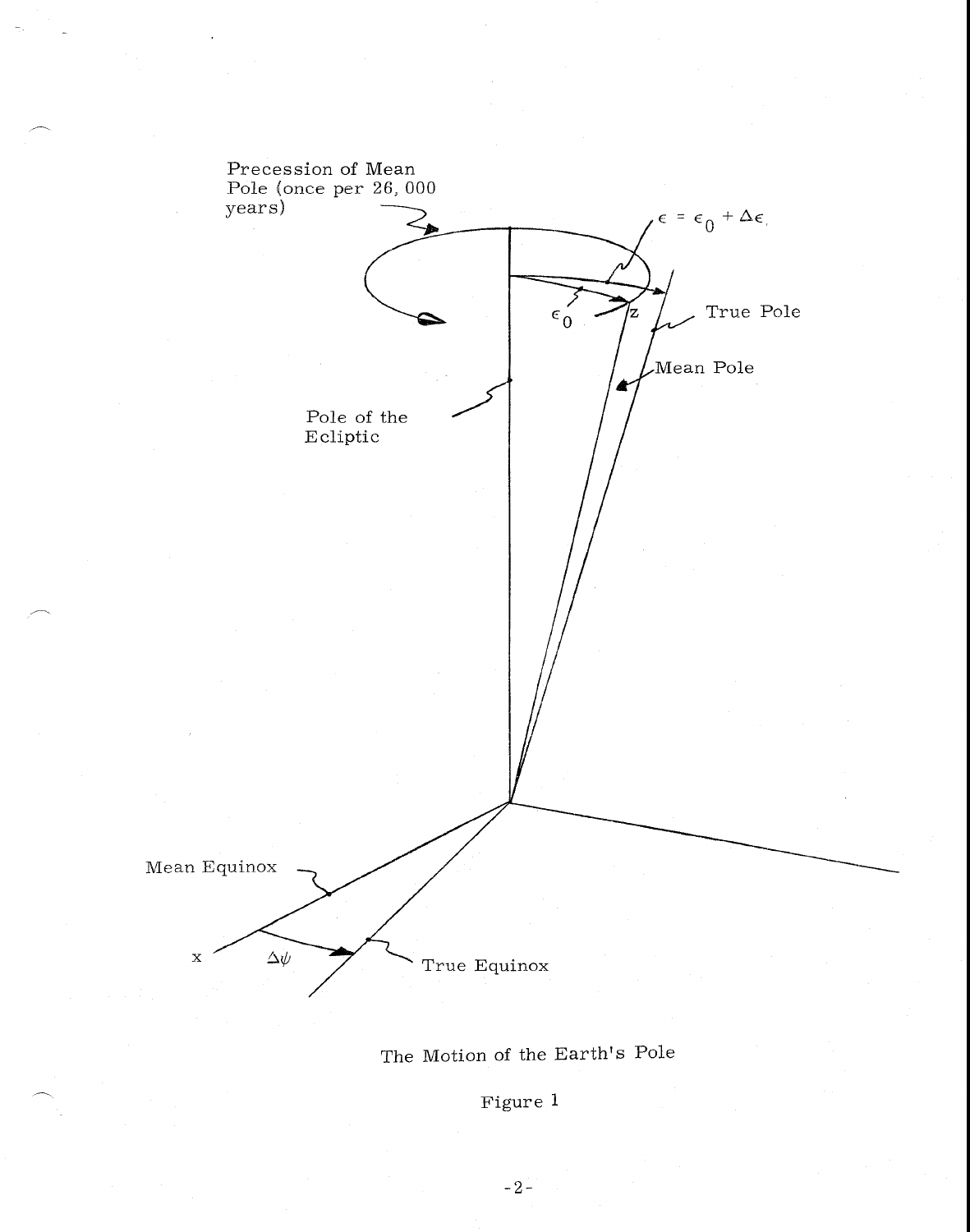of the moon. The Nautical Almanac Office uses all terms of  $0.0002$  or greater. These series are given on pages 44 and 45 of the Explanatory Supplement to the Ephemeris. There are 69 terms for  $\Delta \psi$  and 40 terms for  $\Delta \epsilon$ .

The motion of the ecliptic is called planetary precession and is caused by the gravitational force of the planets on the earth as a whole. It consists primarily of a slow rotation  $\pi$  (0.47 per year) of the ecliptic about a diameter that is also slowly rotating  $(\overline{\mathcal{H}})$ . This precession is shown in Fig. 2.



The Motion of the Ecliptic Figure 2

 $-3-$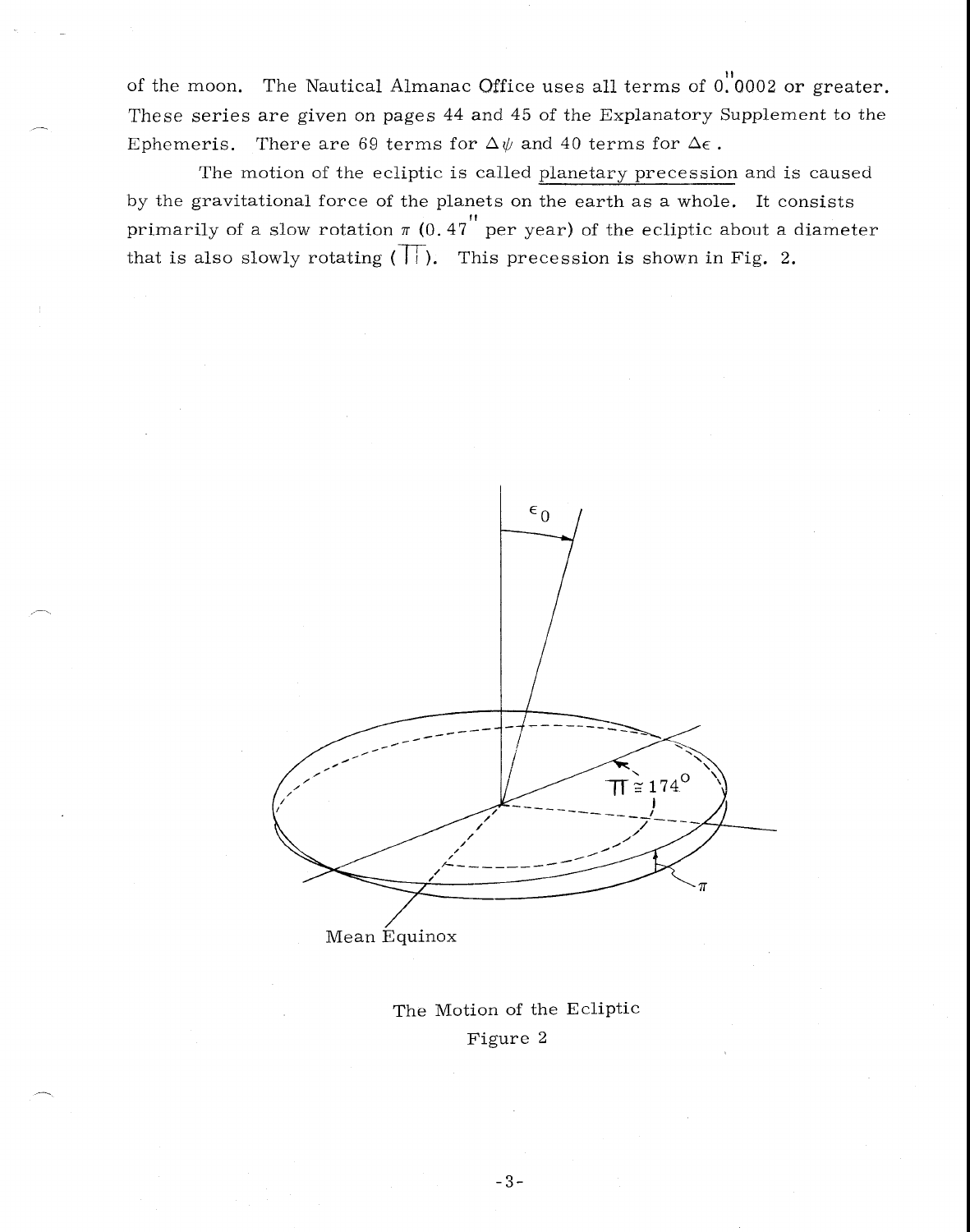The precession of the ecliptic is combined with the precessional component of the motion of the equator to form the total precession which defines the mean equator and ecliptic.  $^2\,$  A vector in rectangular coordinates referred to the equinox of one epoch (1950.  $0 + T_0$ ) can be transformed to the rectangular coordinates of the vector referred to another epoch (1950.  $0 + T_0 + T$ ) by the equation

$$
\begin{bmatrix} \mathbf{x} \\ \mathbf{y} \\ \mathbf{z} \end{bmatrix} = \begin{bmatrix} \mathbf{x}_{\mathbf{x}} & \mathbf{y}_{\mathbf{x}} & \mathbf{z}_{\mathbf{x}} \\ \mathbf{x}_{\mathbf{y}} & \mathbf{y}_{\mathbf{y}} & \mathbf{z}_{\mathbf{y}} \\ \mathbf{x}_{\mathbf{z}} & \mathbf{y}_{\mathbf{z}} & \mathbf{z}_{\mathbf{z}} \end{bmatrix} \begin{bmatrix} \mathbf{x}_{0} \\ \mathbf{y}_{0} \\ \mathbf{z}_{0} \end{bmatrix} \tag{1}
$$

where

 $+$ . 00000096 T<sup>3</sup>  $Y_y = 1 - (.00024975 + .00000030 T_0) T^2 - .00000015 T^3$ =  $-X_{\rm z}$  = -(.00971690 + .000000414 T<sub>0</sub>) T + .00000207 T<sup>2</sup>  $X_x = 1 - (.00029696 + .00000026 T_0) T^2 - .00000013 T^3$  $Y_{x}$  = -X<sub>y</sub> = -(. 02234941 +. 000001355 T<sub>0</sub>) T -. 00000676 T<sup>2</sup>  $+$  00000221 T<sup>3</sup>  $Z_{y}$  = -(.00010858 + .00000002 T<sub>0</sub>) T<sup>2</sup>  $Z_{z}$  = 1 - (, 00004721 - 0000000 T<sub>0</sub>) T<sup>2</sup>

where  $T_0$  and T are in tropical centuries.

Some of the advantages of using a coordinate system referred to the mean equinox at the nearest beginning of the year are the following:

 $-4-$ 

1, The precession of the earth can usually be neglected in computing the earth oblateness acceleration. Since the reference equinox is always within six months of the mean equinox of date, the maximum error in the pole due to precession is about  $10$ <sup>"</sup>.

## Ibid pp.  $34$